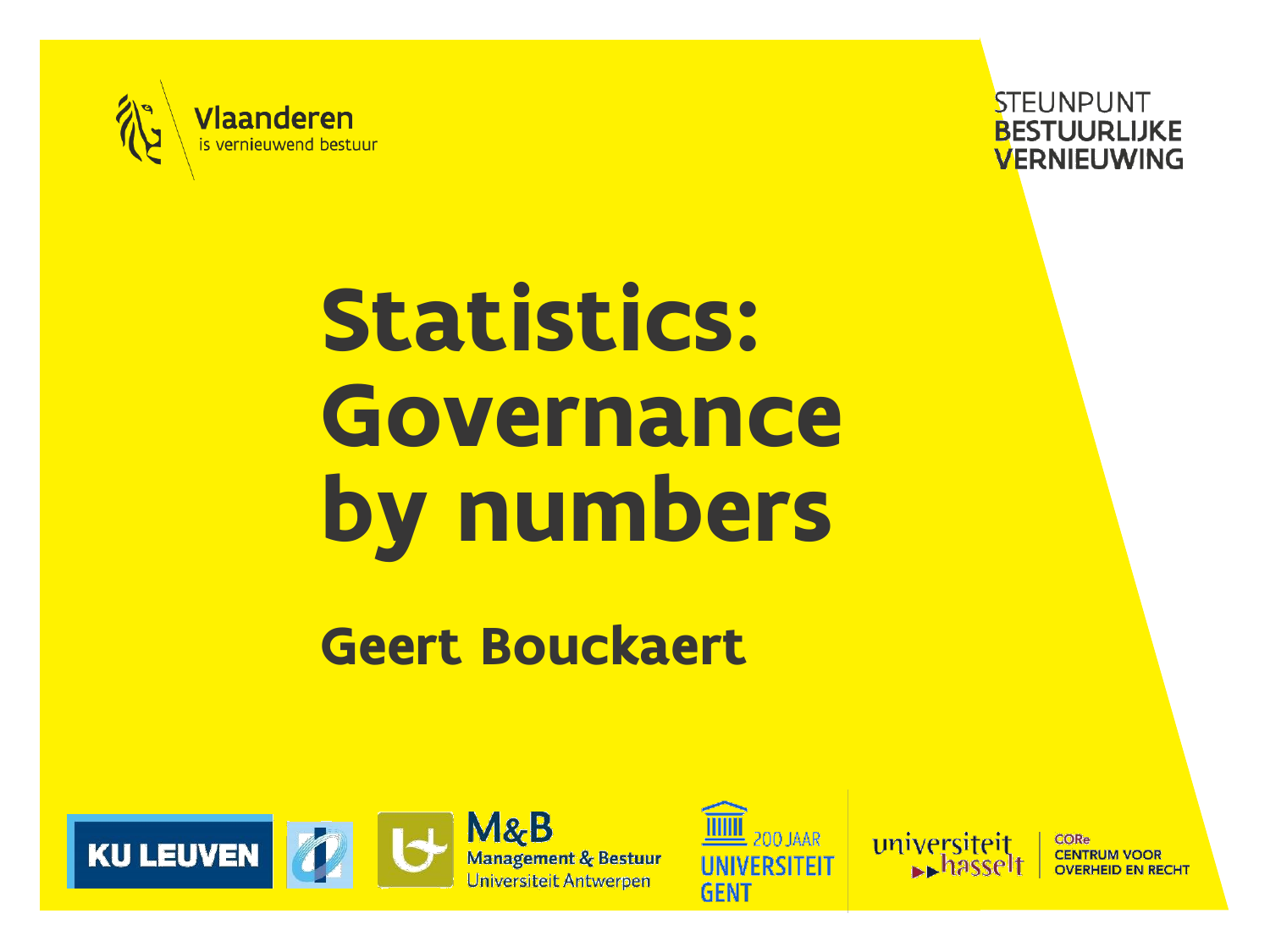### Trustworthy numbers for a strong democracy

Trust 1: of population in the public sector Trust 2: of the public sector in the population Trust 3: within the public sector

**Figm From trustworthiness to active trust (behaviour)** 

- $\rightarrow$  Trustworthiness: Ability, Benevolence, Integrity
- $\rightarrow$  Active trust: (un)willingness to share information
- ▶ Need for trust and trustworthiness to 'govern by numbers'



**STELINDUNT JERNIELIWING**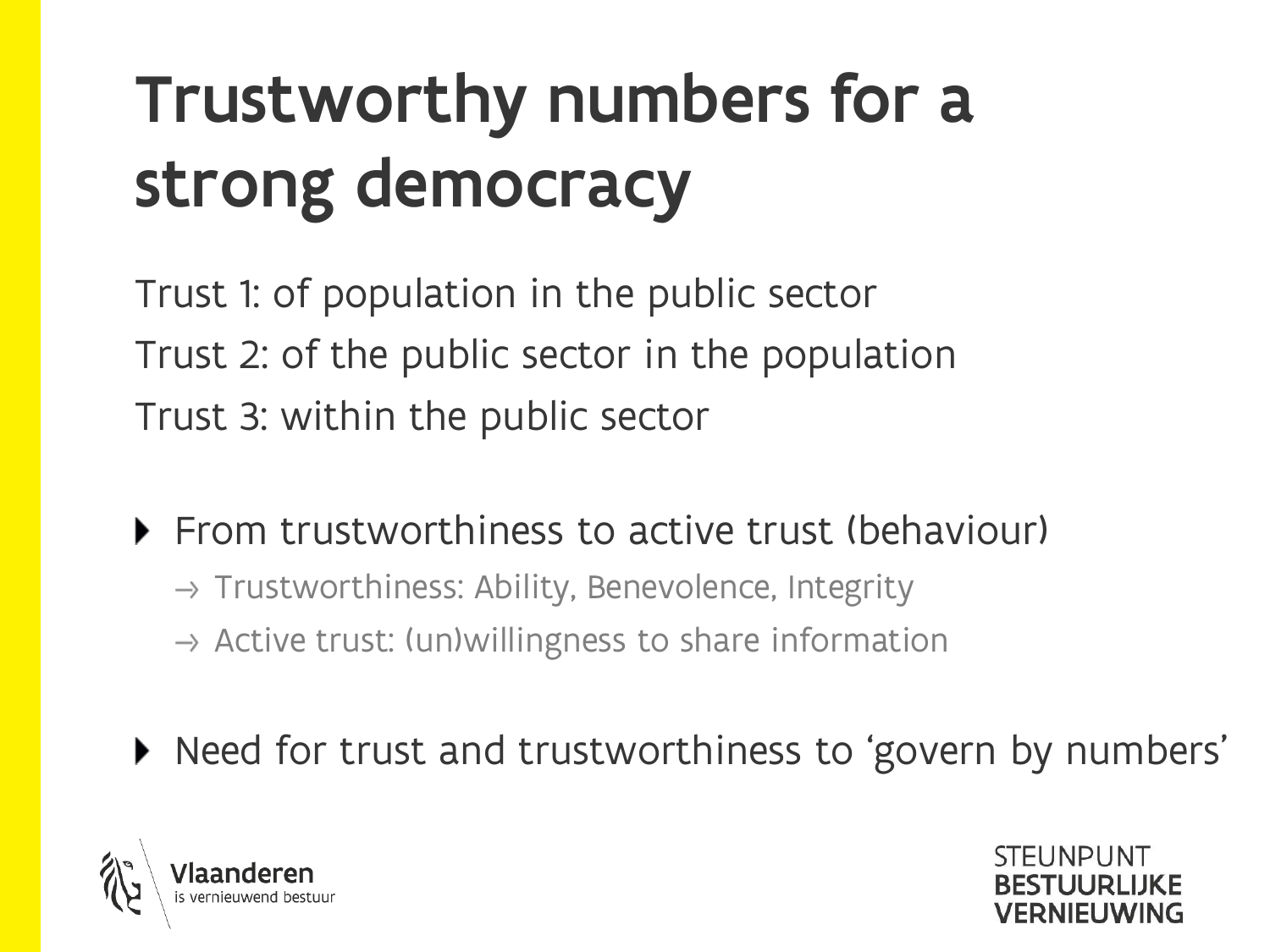## Governance: what?

- ▶ Macro-(economic) (Whole of Government)
- $\blacktriangleright$  + policy
- + organisations (management)
- Different 'numbers' for different 'purposes'

**STELINPLINT** 

**VERNIFUWING** 

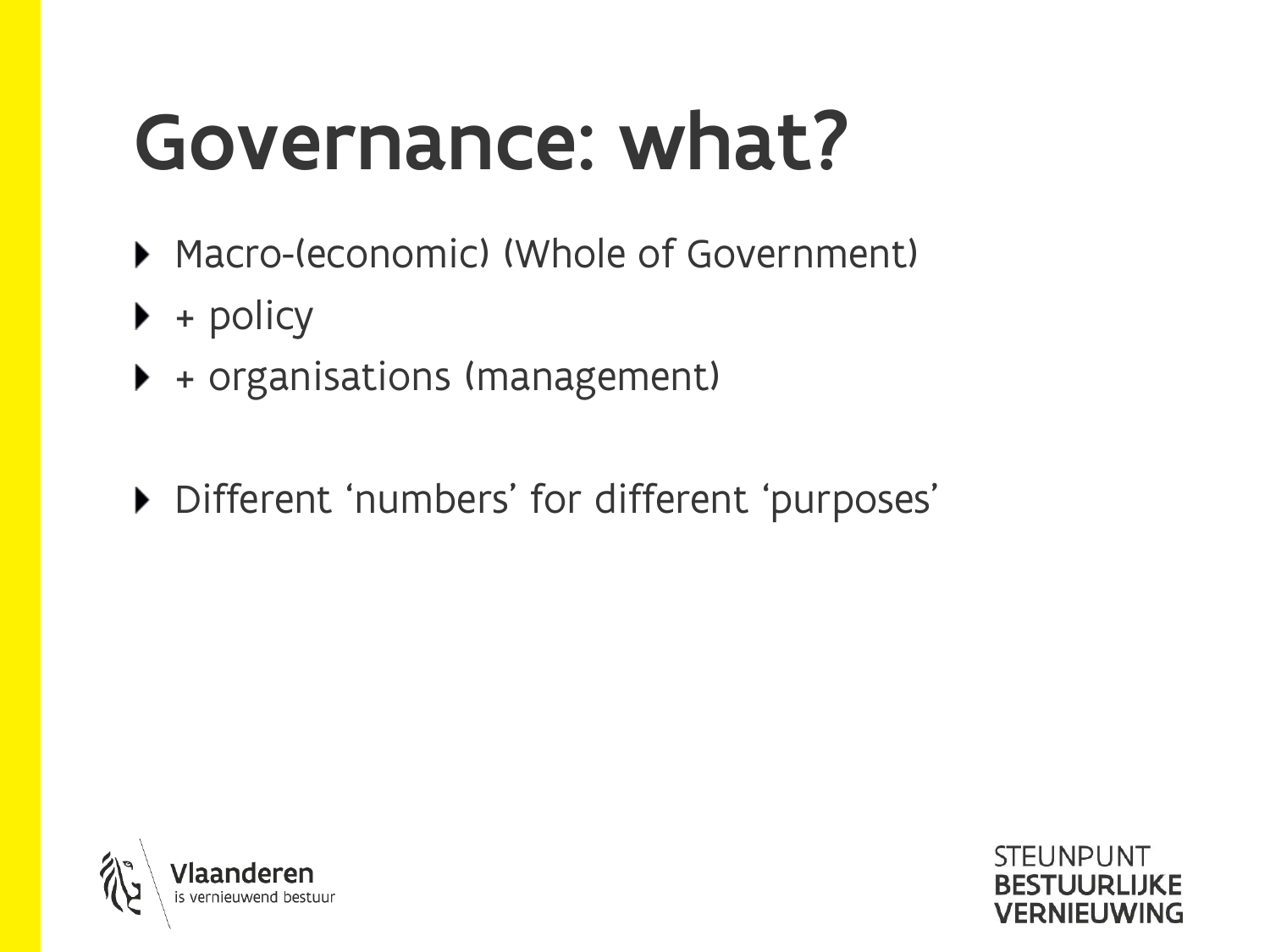## Governance: how?

- ▶ By 'ideology': stories, wishful thinking, fake elements
- ▶ By 'imitation': case studies, best practices
- ▶ By 'evidence'
- ▶ Evidence: what kind of evidence?
	- $\rightarrow$  objective vs subjective
	- $\rightarrow$  perceptions, expectations,
	- $\rightarrow$  satisfaction, trust



**STELINDUNT VERNIELIWING**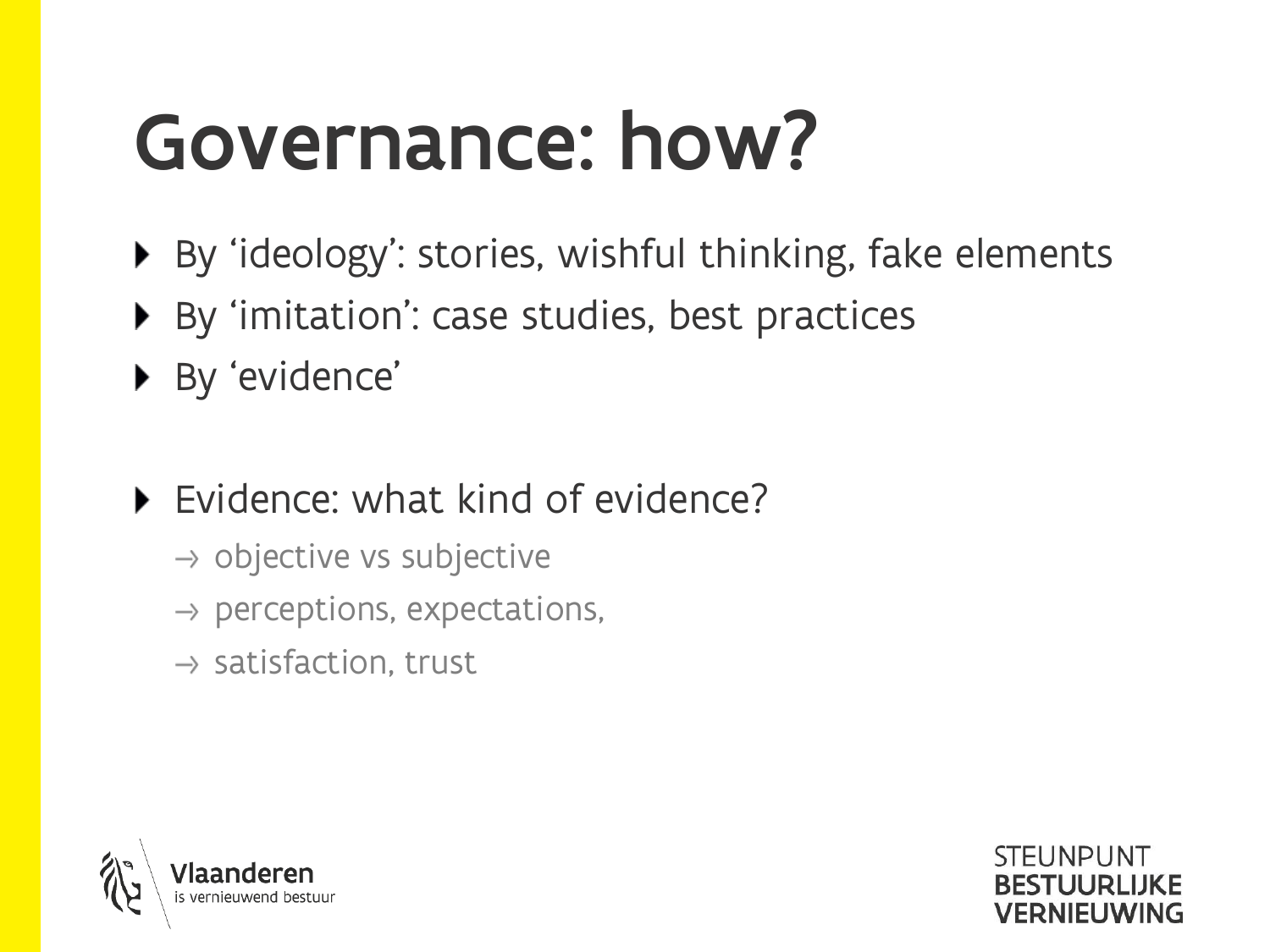## Governance: how?

- **Measuring**
- $\blacktriangleright$  Incorporating
- Using



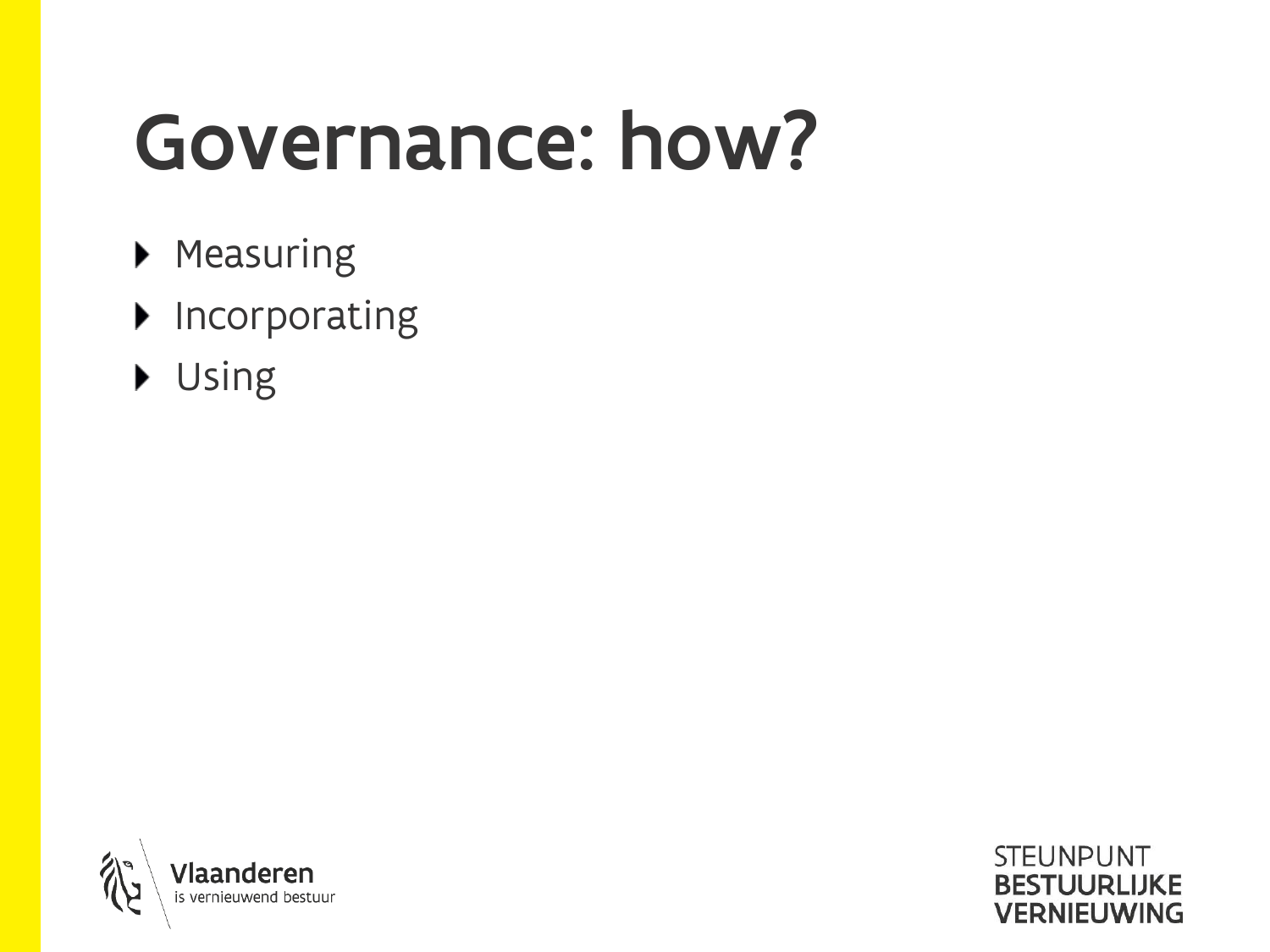

1.input/input: economy 2.input/output: efficiency/productivity 3.output/effect: effectiveness 4.input/effect: cost-effectiveness 5.effect/trust 6.output/trust 7.input/trust

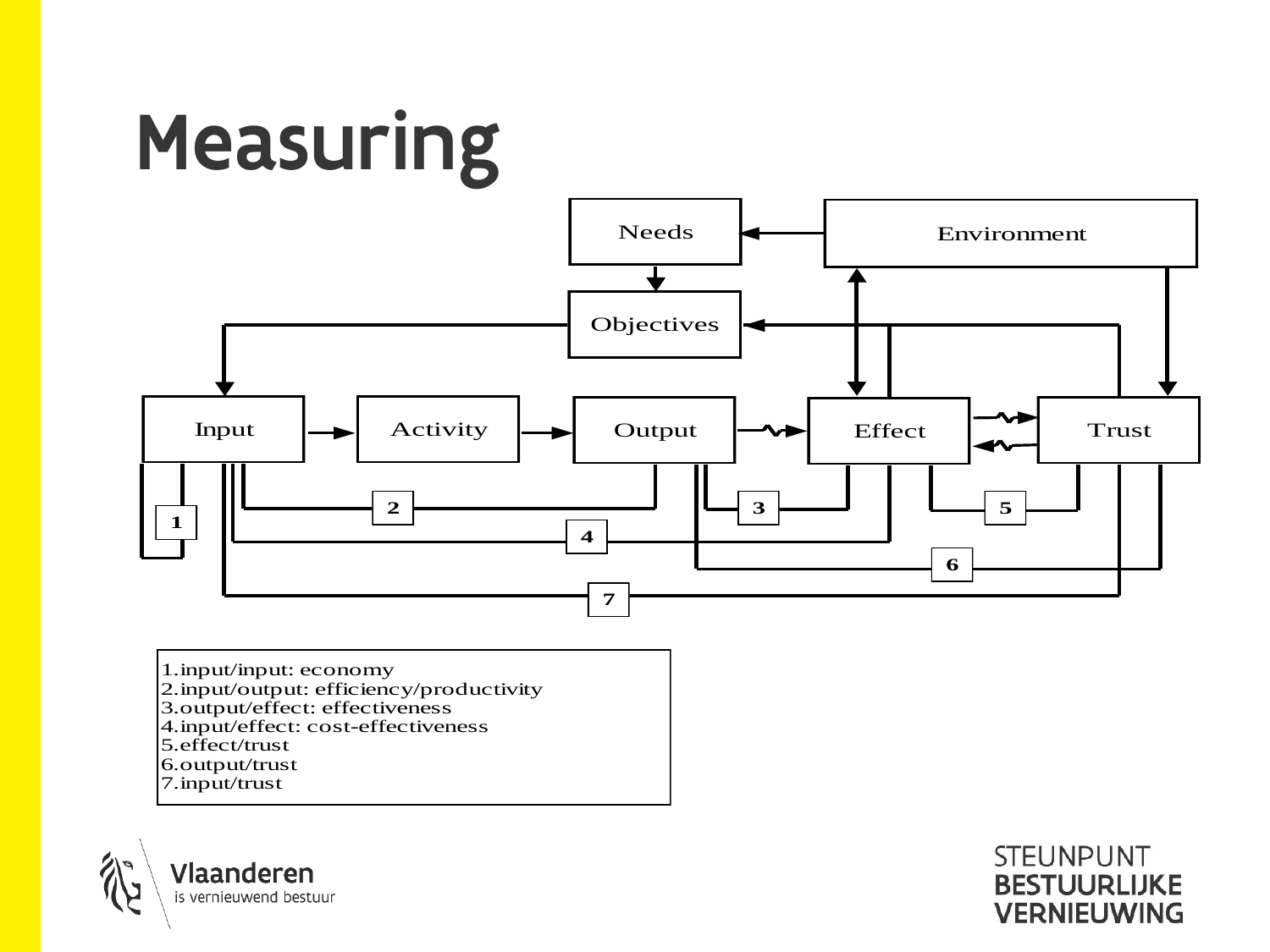# Incorporating



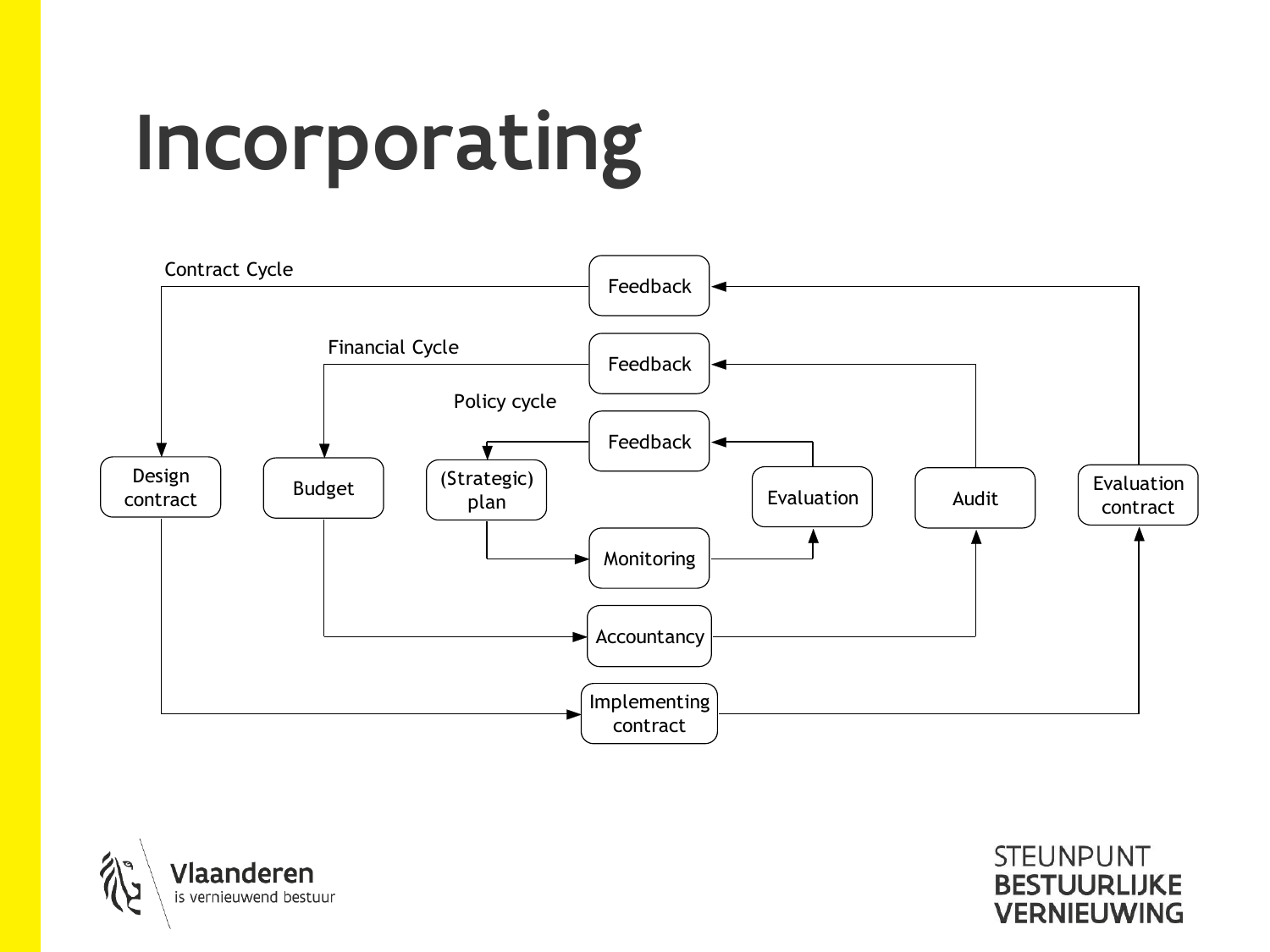### Indicators for 30 policy notes (2004-2009) (SBOV, 2005)

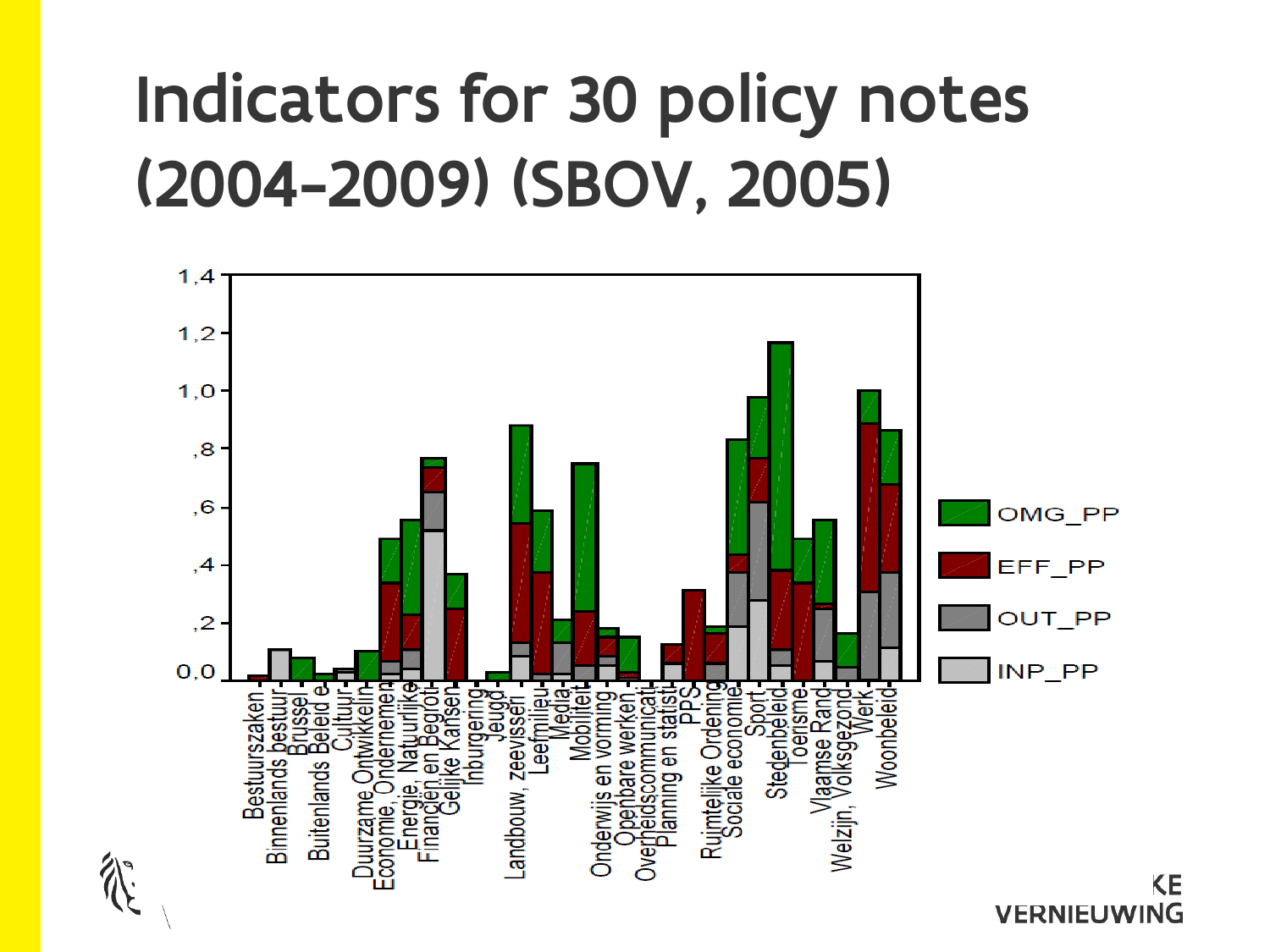# Using

- ▶ To learn
- ▶ To be accountable
- ▶ To control and to steer

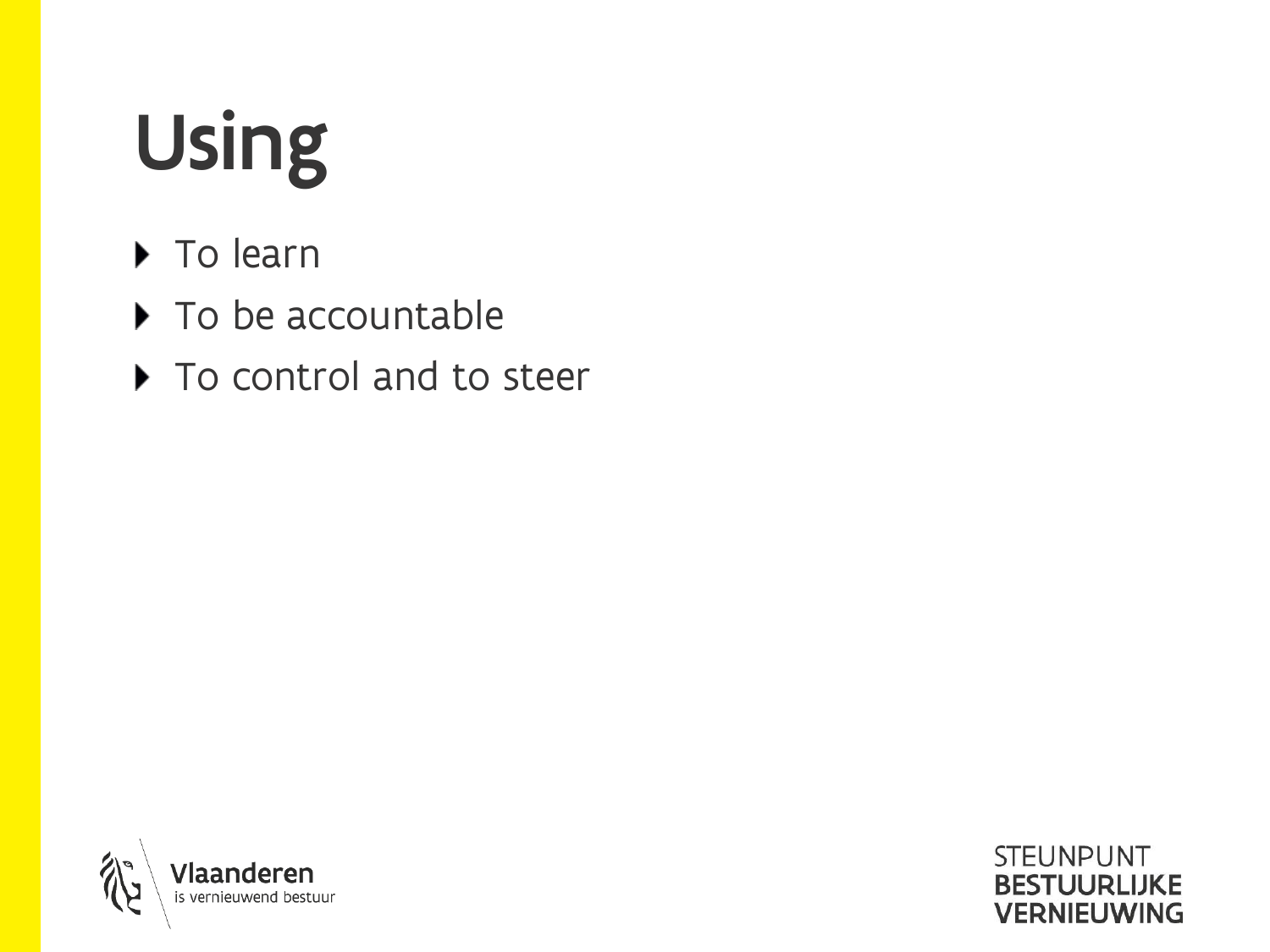## Governance: who?

- Science: Universities
- Statistical Institutes
- Audit Institutes (SAIs)
- (Reseach journalism)

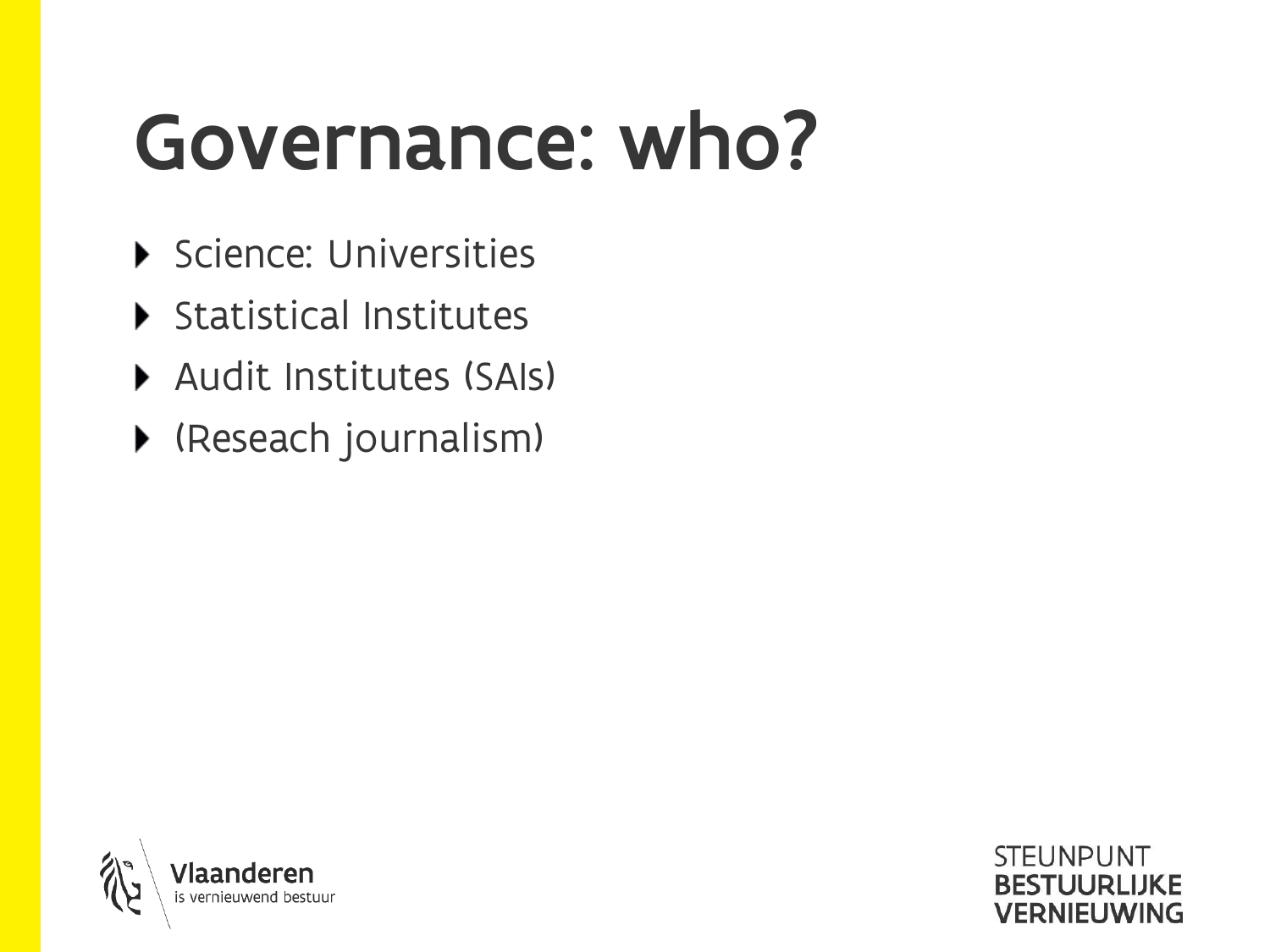## Governance: who?

**STEUNPUNT** 

**BESTUURLIJKE VERNIEUWING** 

#### ▶ Features:

- $\rightarrow$  "Internal"/"external"
- $\rightarrow$  "Independent"/"autonomous"
- $\rightarrow$  Capacity

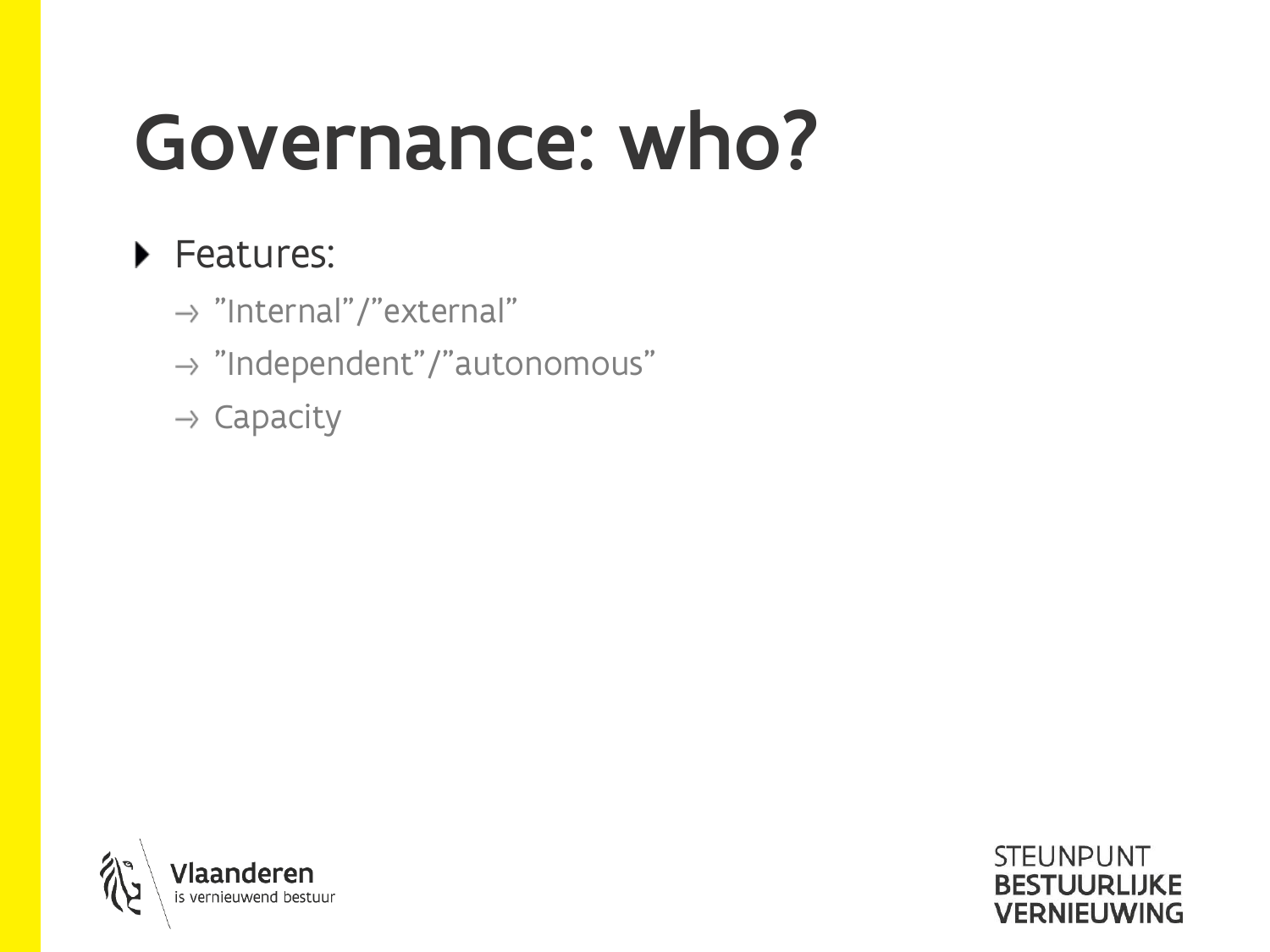### Shifts in governing data: Government at a Glance 2017 (OECD)

- 1. Broadening the Scope: From a focus on inputs and process to a focus on outputs and outcomes
- 2. Deepening the management picture: From a standard set of indicators to a renewed set of indicators
- 3. Increasing the policy implications of indicators: From descriptive to immediately connected to policy
- 4. Connecting information: From separate indicators to more composite or combined indicators
- 5. Setting agendas: From standard supply of data to focusing on special featured and emerging topics
- 6. Organising ownership of indicators: From passive providing data to interactive involvement of respondents

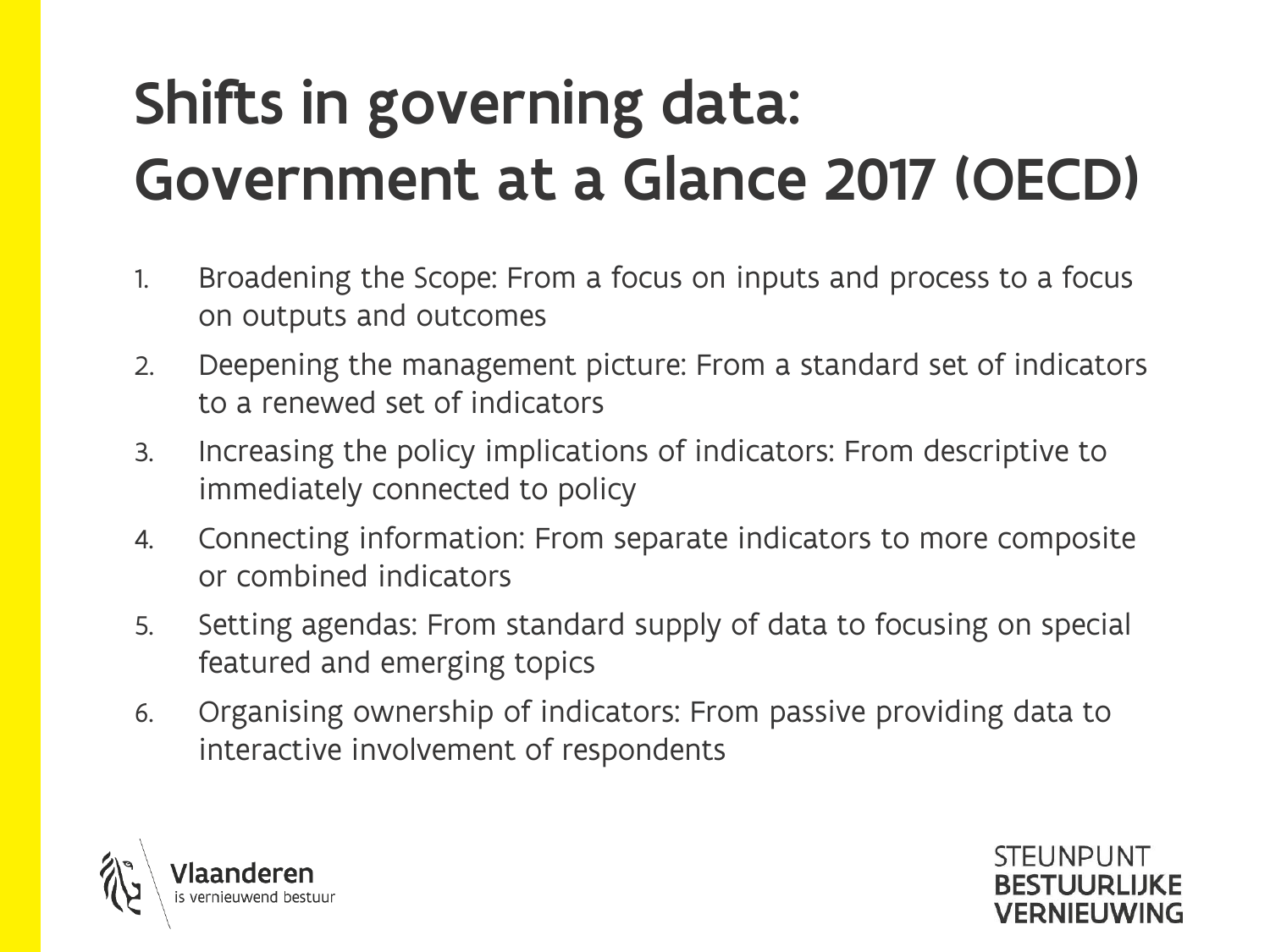### Challenges for Governance by Numbers

- 1. CBA
- 2. Supply and demand
- 3. Capacity deficit
- 4. Tension of two logics
- 5. Distrust
- 6. Institutional arrangements in Belgium



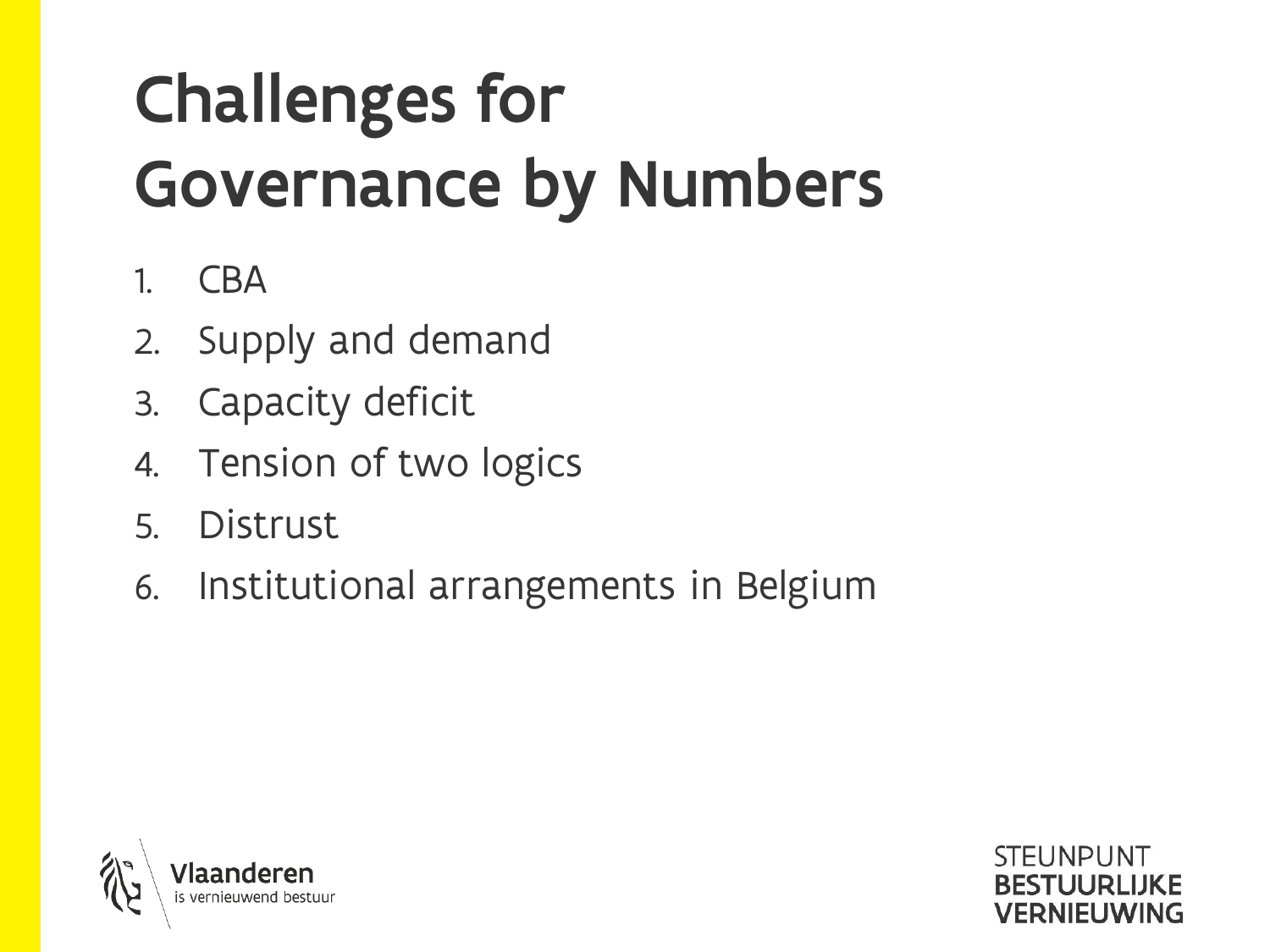# 1. Cost-Benefit Analysis

#### ▶ Costs

 $\rightarrow$  measurable (euro), attributable (organisation), unconditional (costs), immediate

#### $\blacktriangleright$  Benefits

 $\rightarrow$  not so measurable, not always attributable and sometimes not for those bearing the cost, conditional (use), not immediate

#### ▶ Conclusion

 $\rightarrow$  systemic bias towards a negative CBA



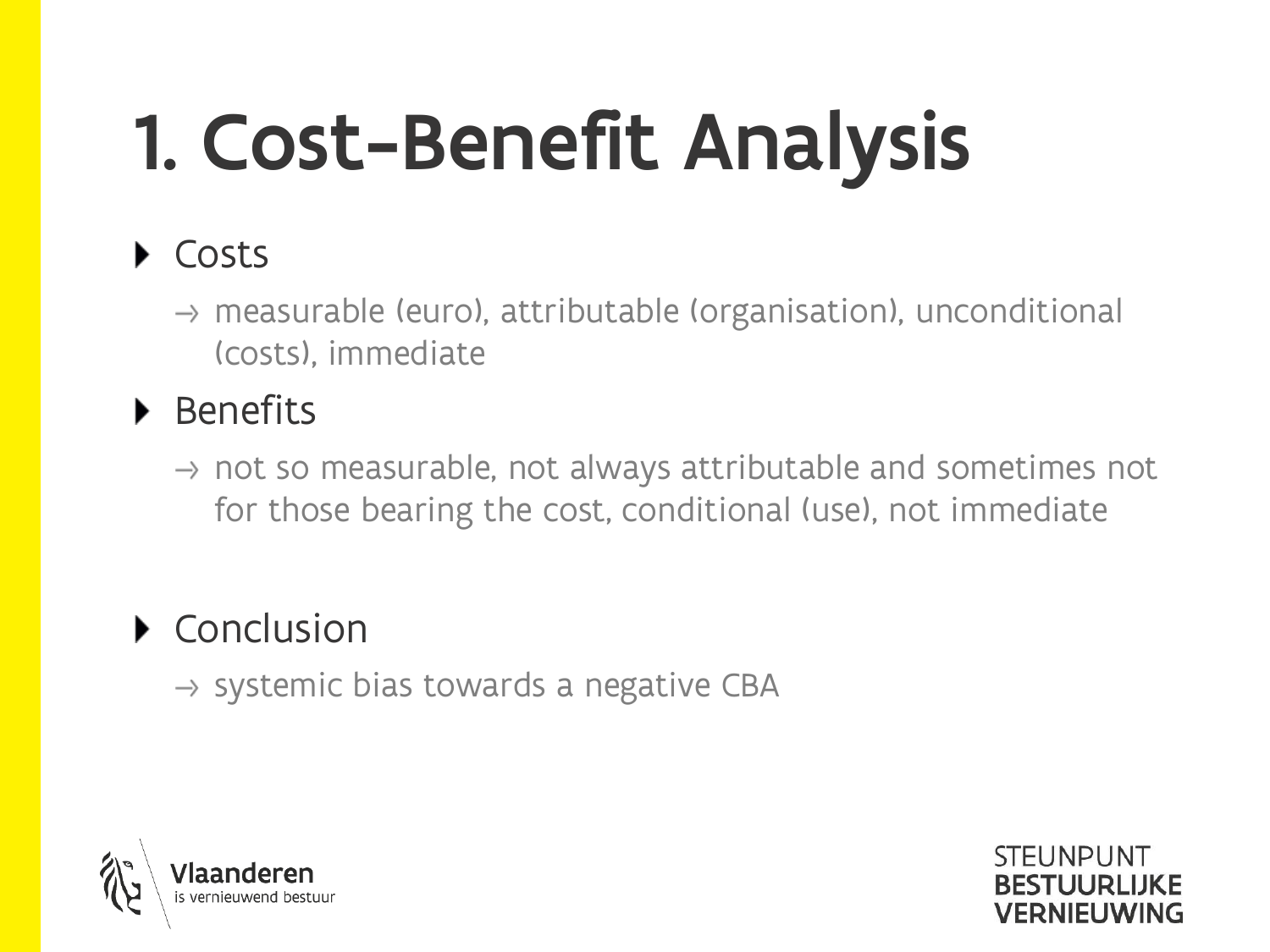### 2. Shifting mechanisms of matching supply and demand

|           | No supply                 | Supply              |
|-----------|---------------------------|---------------------|
| No demand | Unawareness,<br>Ignorance | Mismatch zone 1     |
| Demand    | Mismatch zone 2           | Degrees of matching |



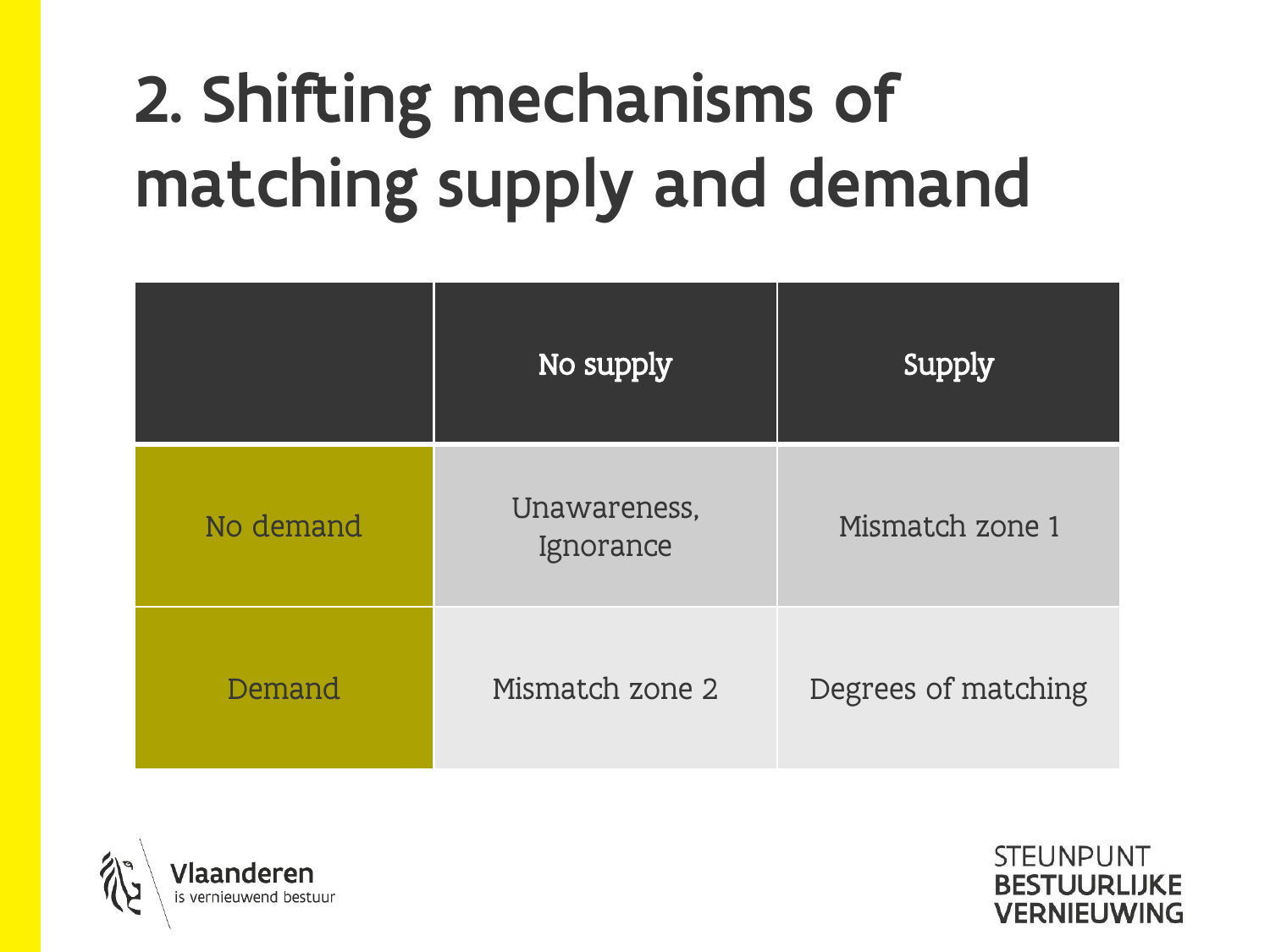# 3. Capacity

- ▶ Collecting data
- Processing information
- $\blacktriangleright$  Interpreting
- Using
- Atrophying capacity for all societal stakeholders

**STELINDLINT** 

**VERNIELIWING** 

- ▶ Reduced funding for 'social sciences'
- Preferences for consultants
- Uncertain data clouds

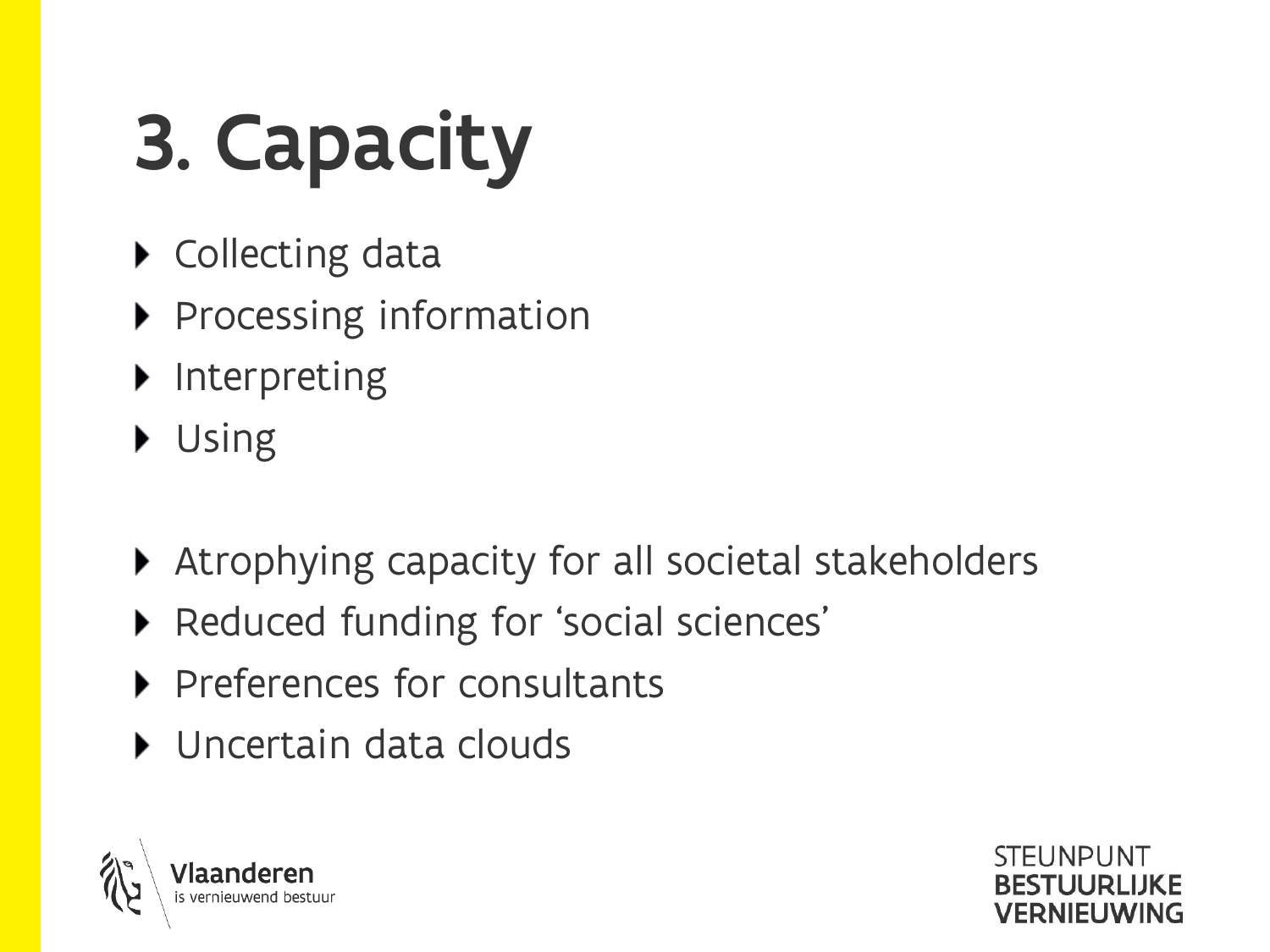## 4. Tensions

Tension between:

▶ Logic of consequences

 $\rightarrow$  context-input-activities-output-outcome-trust-context

**STELINPLINT** 

**BESTUURLIJKE VERNIEUWING** 

#### ▶ Logic of appropriateness

- $\rightarrow$  individual (e.g. conflicts of interest)
- $\rightarrow$  organisational (e.g. codes of conduct)
- $\rightarrow$  policy (e.g. inclusion)

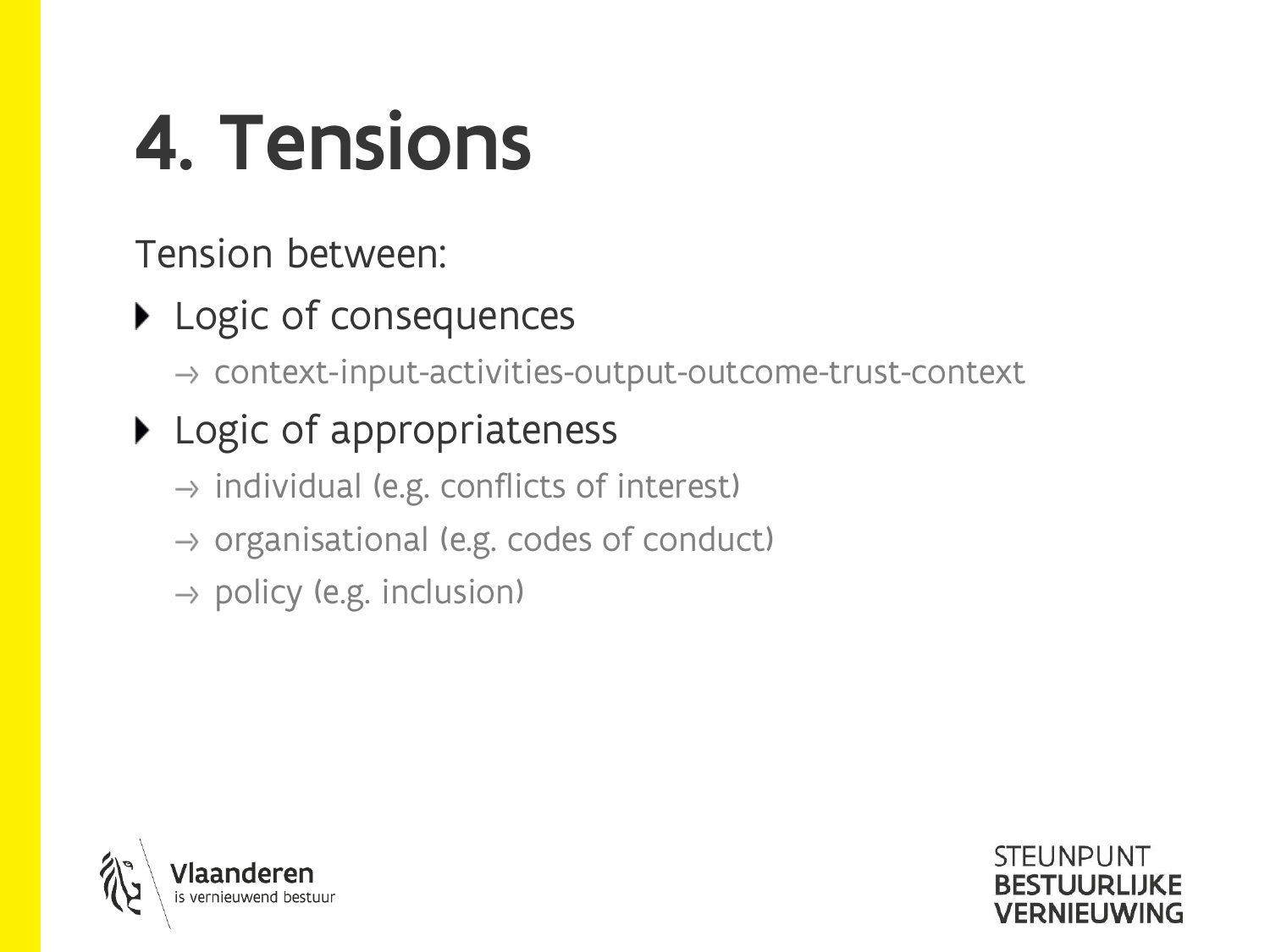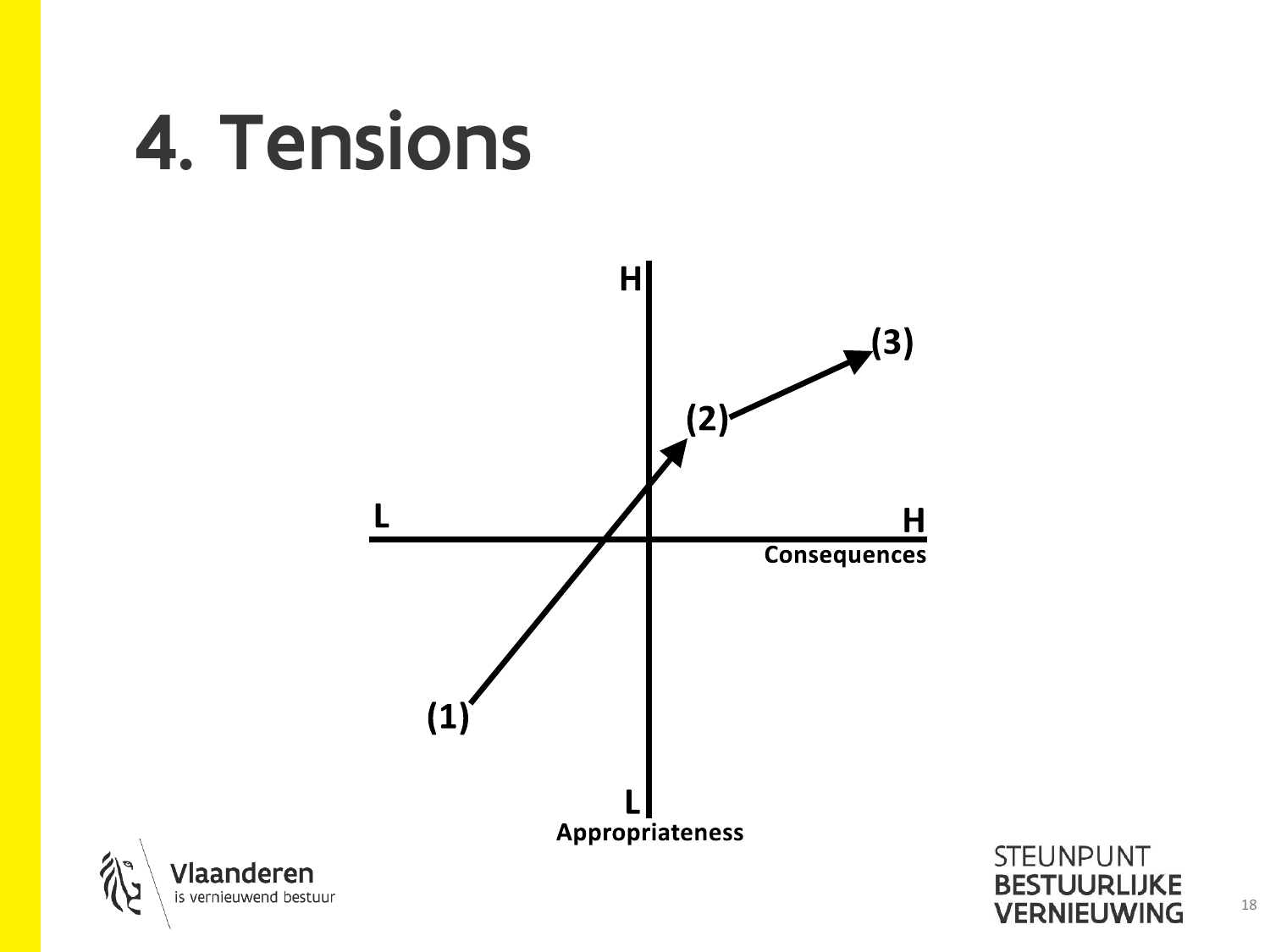## 5. Distrust

- (Dis)Trust 1: society in public sector
- (Dis)Trust 2: public sector in society
- (Dis)Trust 3: within the public sphere

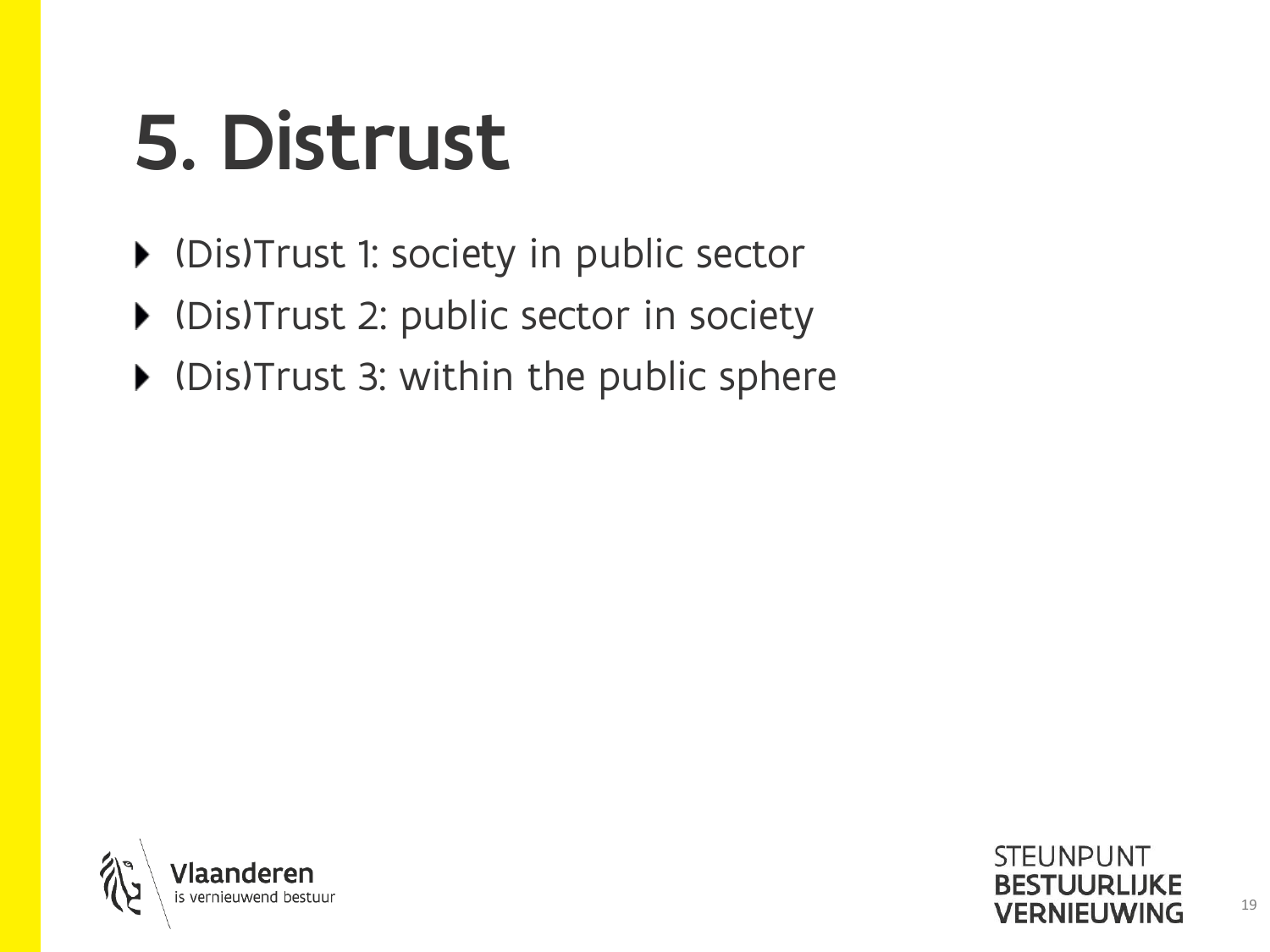## 5. Distrust

#### Distrusting data



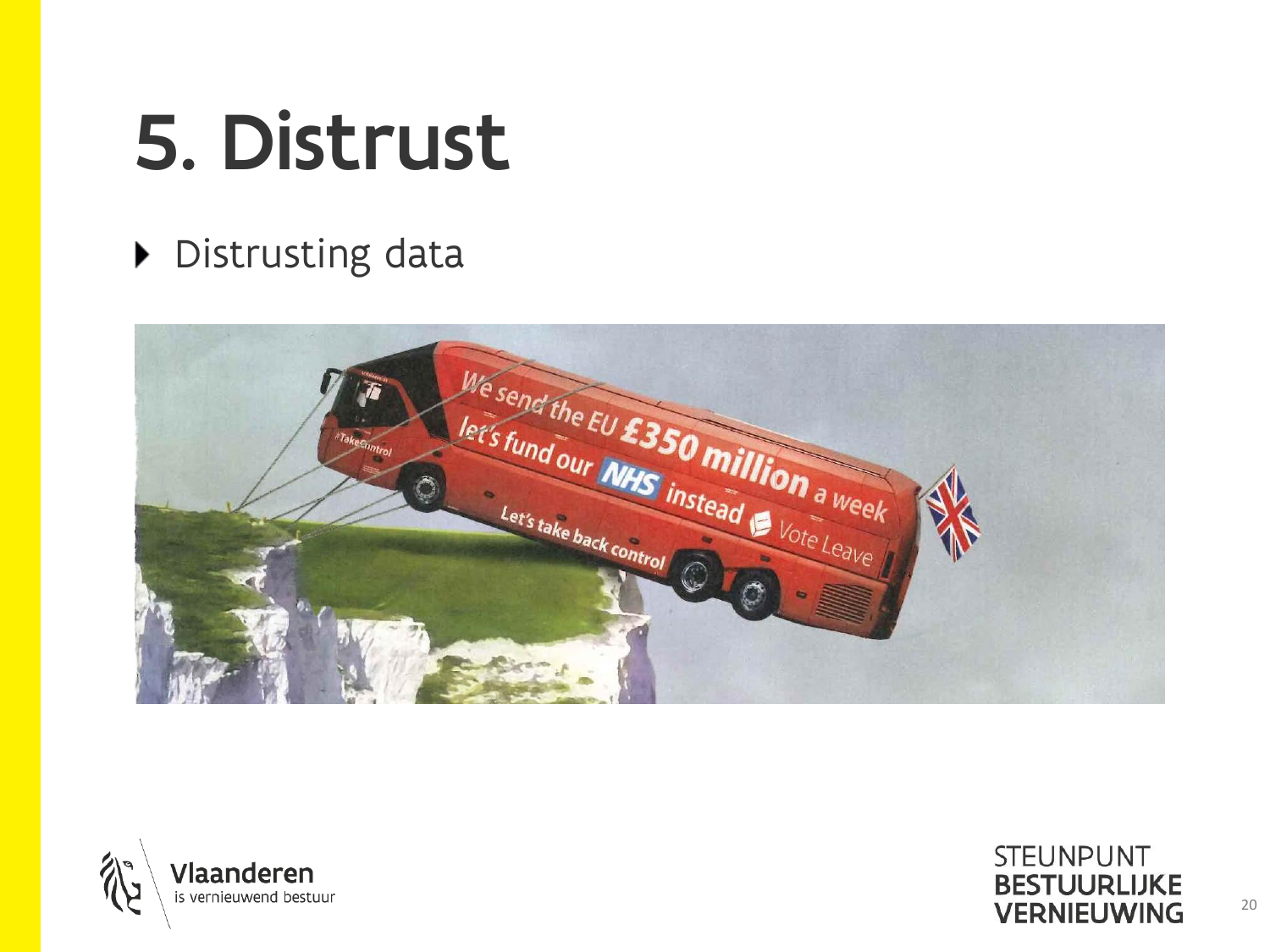### 6. Institutional arrangements in Belgium

- ▶ Federal vs. Regional
- Political vs. Administrative
- ▶ Lack of (international) mobility

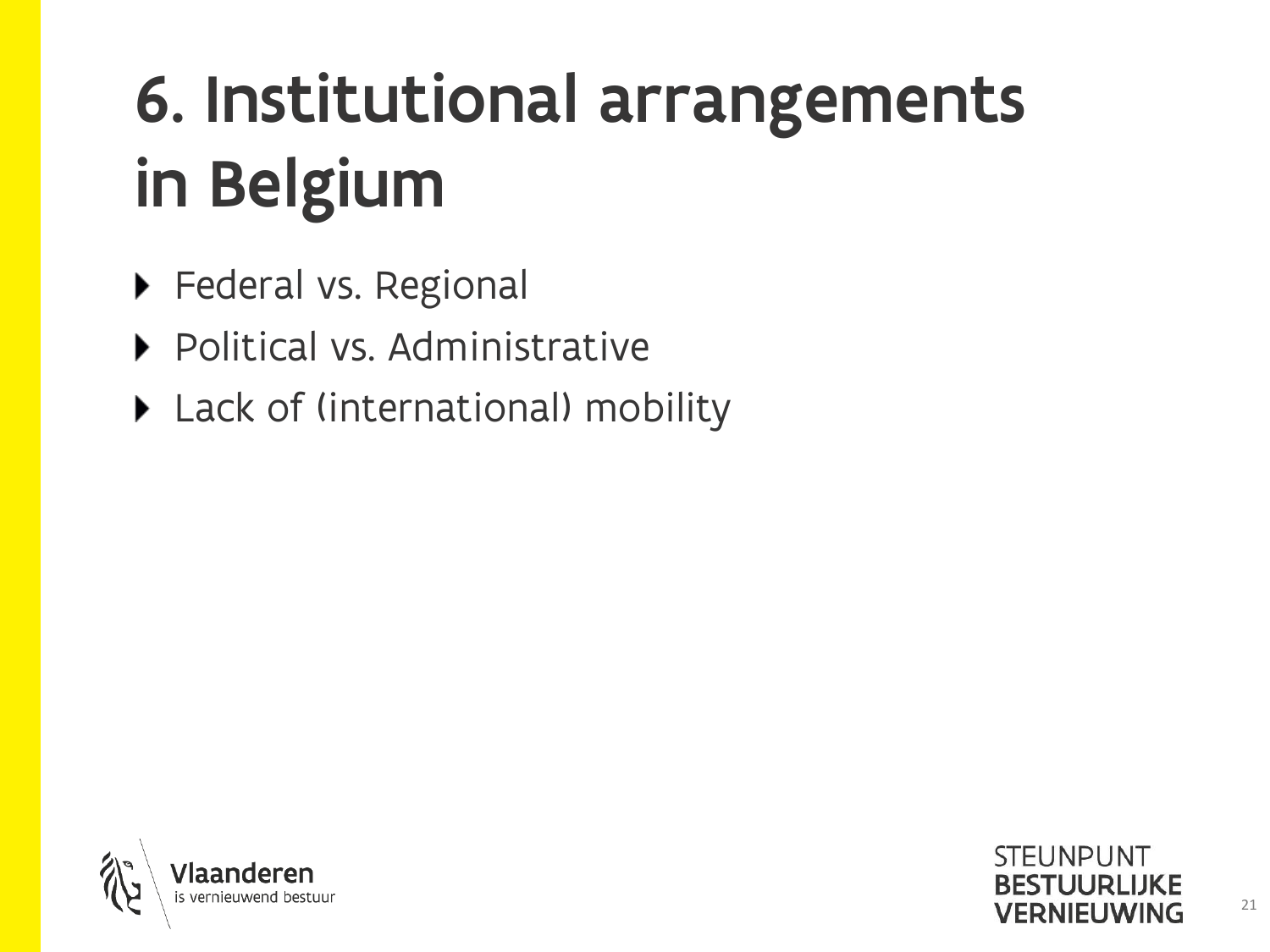### Government at a Glance

Figure 0.1. Conceptual framework for Government at a Glance 2017

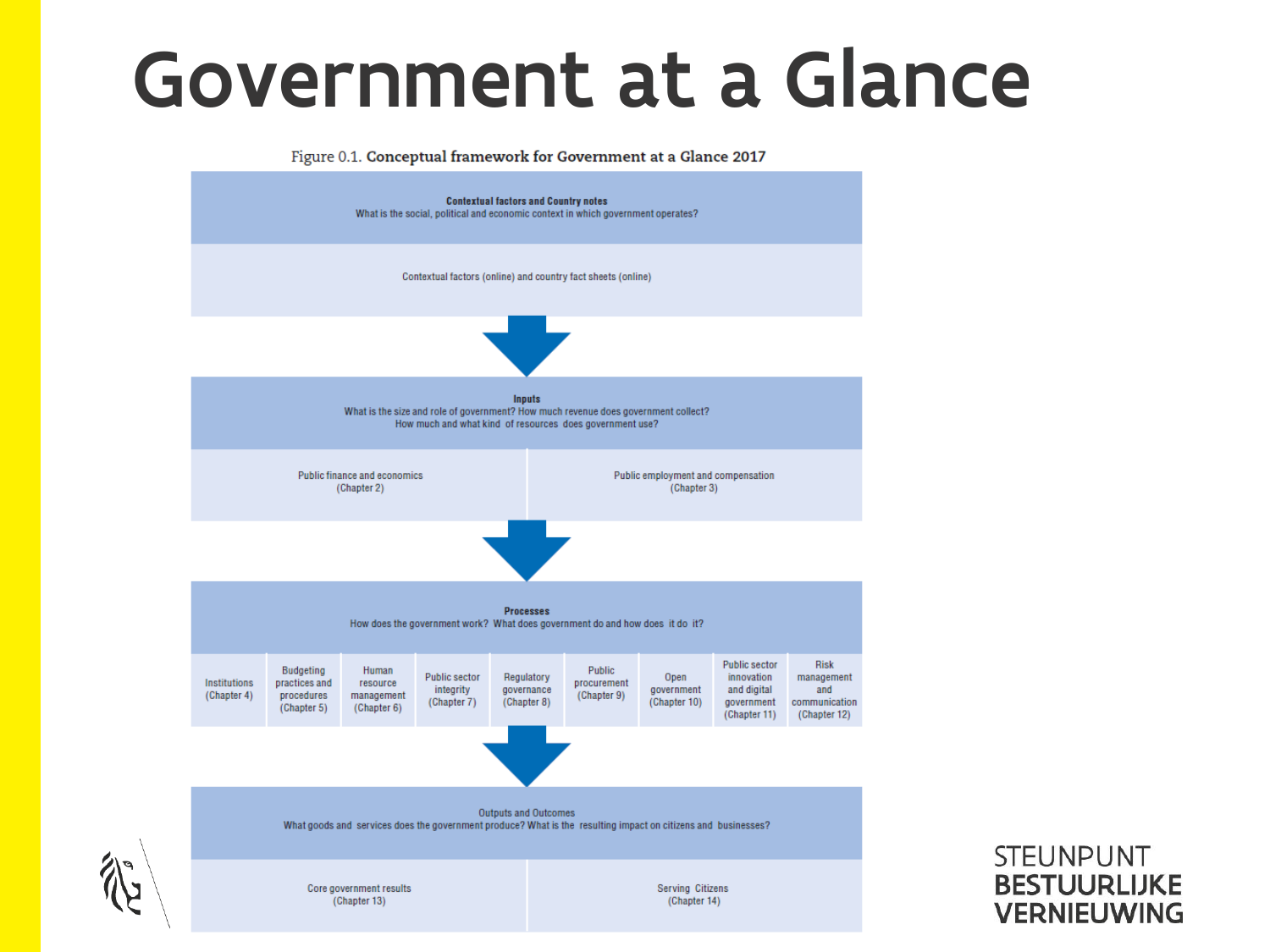## SBV-project "Overheden in Vlaanderen in beeld"

- ▶ Analogie met de OESO-publicaties "Government at a Glance"
	- $\rightarrow$  Richtinggevende analyses, kritische reflecties en concrete voorstellen bij actuele beleids- en bestuursuitdagingen
	- $\rightarrow$  'Dashboard' van verschillende bestuurlijke kernthema's en bijhorende indicatoren, goede praktijken, benchmarks, enz.

**STELINPLINT** 

**VERNIELIWING** 

- $\rightarrow$  Logica van de gevolgen + logica van passend bestuur
- "Flanders at a Glance"

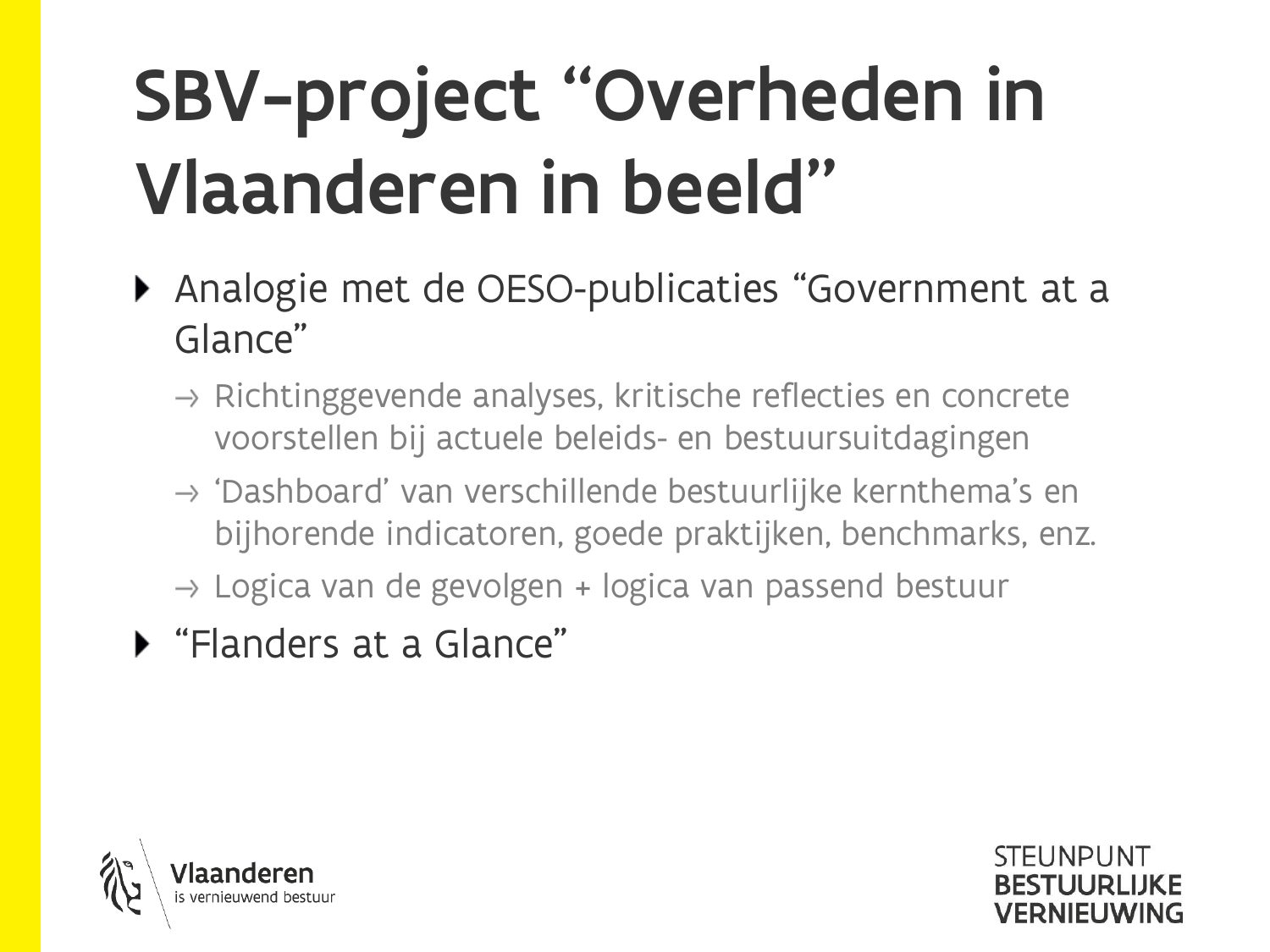## SBV-project "Overheden in Vlaanderen in beeld"

- Inventaris van beschikbare én niet-beschikbare data voor Vlaanderen
- ▶ Regionale zichtbaarheid en aanwezigheid van Vlaanderen binnen de OESO
- $\blacktriangleright$  Eindrapport = verwijzingsbron i.k.v. onderbouwing van hervormingsstrategieën, nieuwe beleidsinitiatieven, volgende regeerakkoorden, enz.



STELINDLINT **/FRNIFLIWING**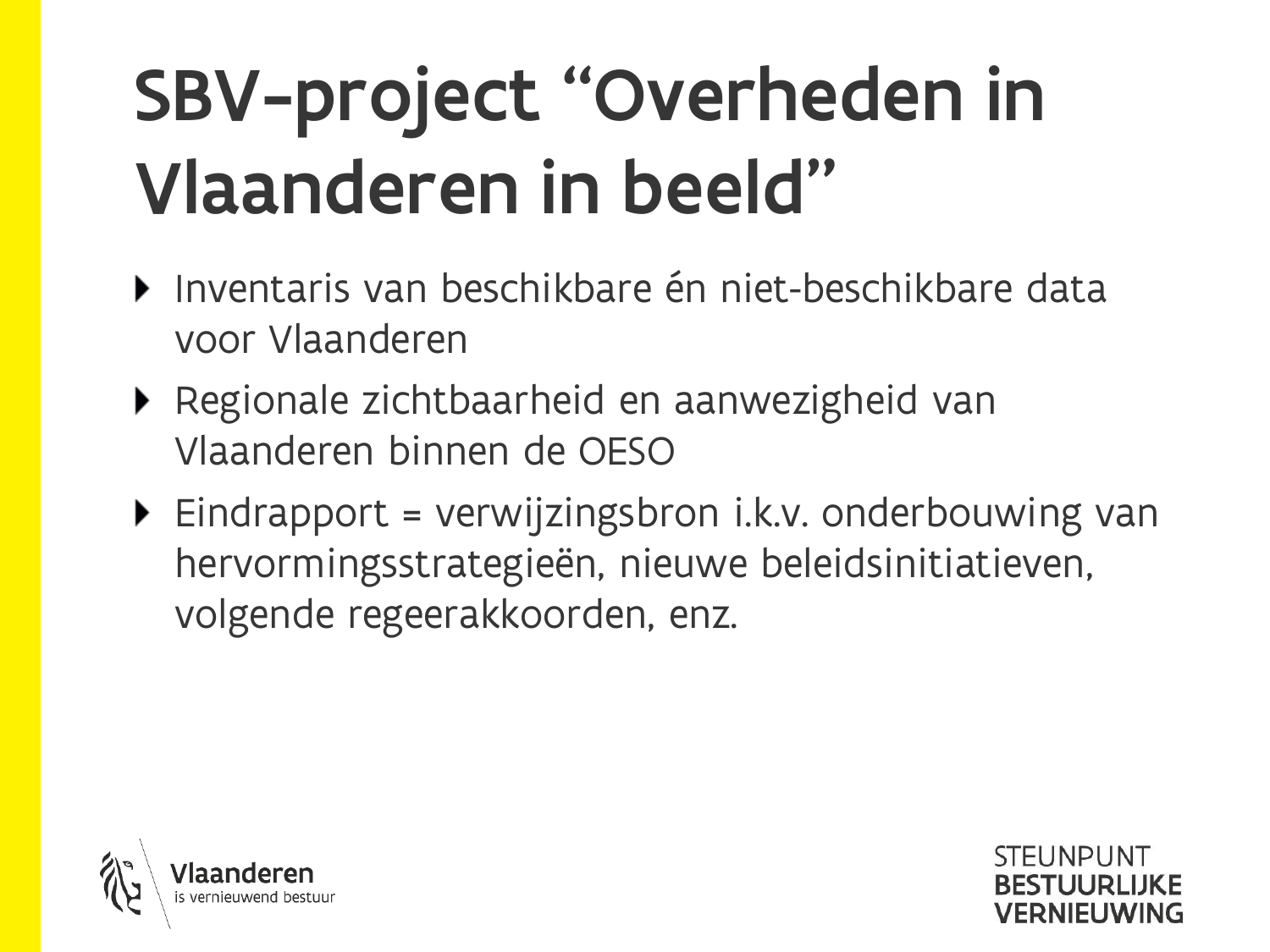## SBV-project "Overheden in Vlaanderen in beeld"

- ▶ Horizontaal project, d.m.v. samenwerking binnen het SBV-consortium
- ▶ Praktisch: fasering
	- $\rightarrow$  Fase 1: Identificatie en afbakening van thema's
	- $\rightarrow$  Fase 2: Desk research
	- $\rightarrow$  Fase 3: Analyse secundaire data (in vergelijkend perspectief, met tijdsdimensie)
	- $\rightarrow$  Fase 4: Rapportering en oplevering
- ▶ Timing: januari december 2018